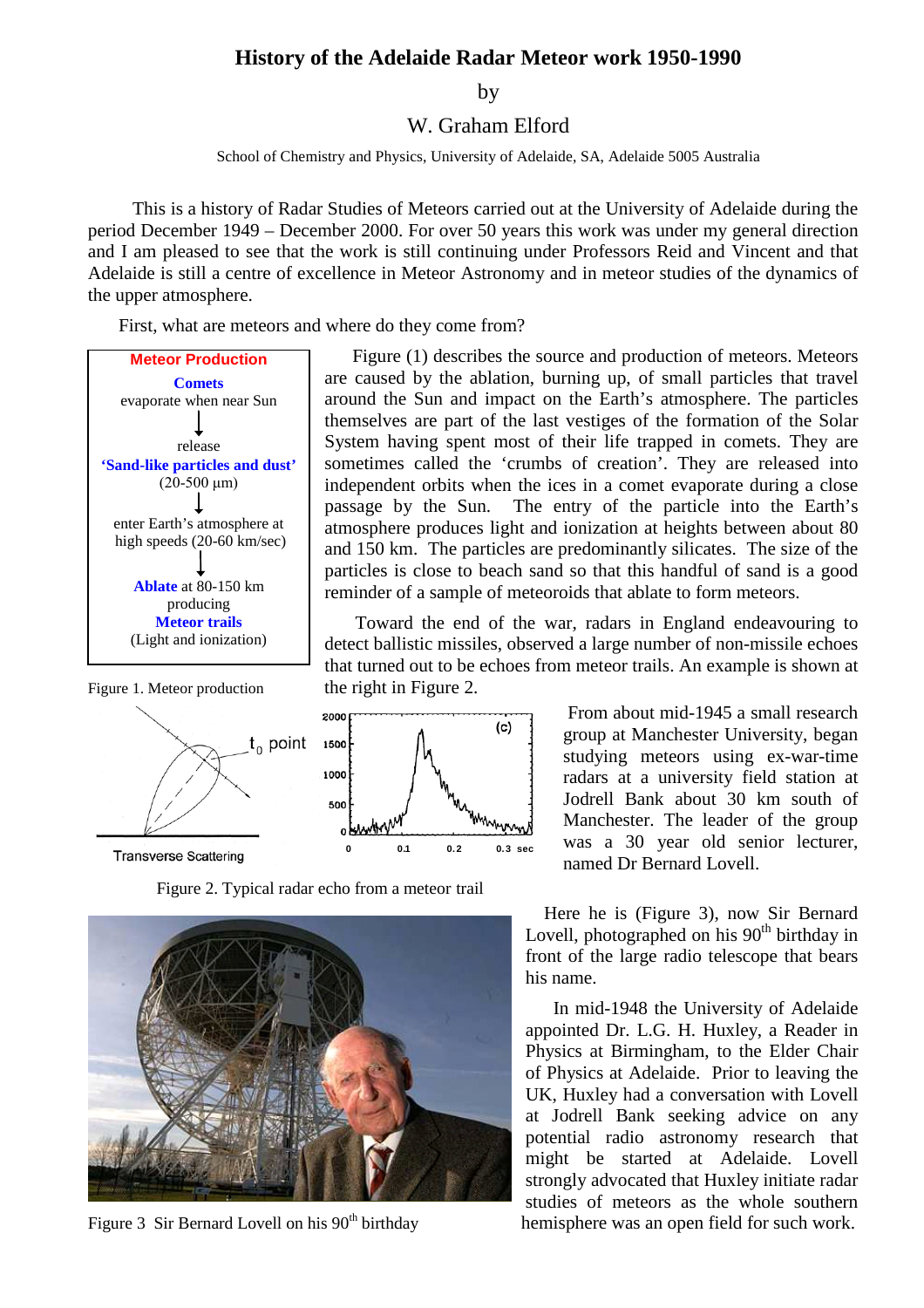Huxley accepted Lovell's advice and soon after his arrival at Adelaide in January 1949, he suggested three possible lines of research, one of which was radar studies of meteors. This was appealing to me and I commenced my PhD work in January 1950, four years after the commencement of meteor work at Jodrell Bank in the UK.

In retrospect it is to Bernard Lovell that the credit should go for persuading Huxley 64 years ago to establish at Adelaide a research group on the radar studies of meteors. Lovell died 3 weeks ago – he would have had his  $99<sup>th</sup>$  birthday yesterday (31 August).

In early 1950 I was joined by two Honours students Des Liddy and Alan Weiss and the three of us formed the first Radiophysics Group.

And then in 1951 we were joined by David Robertson, a Research Scientist at Weapons Research Establishment and a gifted radio engineer who had enrolled as a PhD student. It was at this stage that we made a very significant decision and changed our emphasis from meteor astronomy to measuring the drift of the short-lived meteor trails in order to study the winds in the upper atmosphere.

#### **2. The Radiophysics Group**

We acquired a surplus wartime radio transmitter, adapted it to generate 1kW of continuous wave transmissions and installed it in a small room on the second floor of the Physics Department. As the building has a tiled roof a simple antenna was placed in the ceiling space above the transmitter.

Receivers and recording equipment were installed in a building near Salisbury. After a few months with us, Robertson pointed out that we could determine the direction of arrival of echoes from meteor trails by recording signals on three spaced antennas as is shown in Figure 4. Here is the layout, and on the right a photograph of three of the antennas. Mount Lofty can be seen in the far distance.





Figure 4. The meteor direction finding system. The forerunner for such systems now installed worldwide.

.



Figure 5 A typical wind record photographed onto moving 70mm wide recording paper in 1952.

I will not go into any details here, other than to point out that the records had to be read manually and the relative shift of one trace compared to another required marking peaks on the records as shown.

It was many years before digitisation of the data allowed this operation to be made automatic.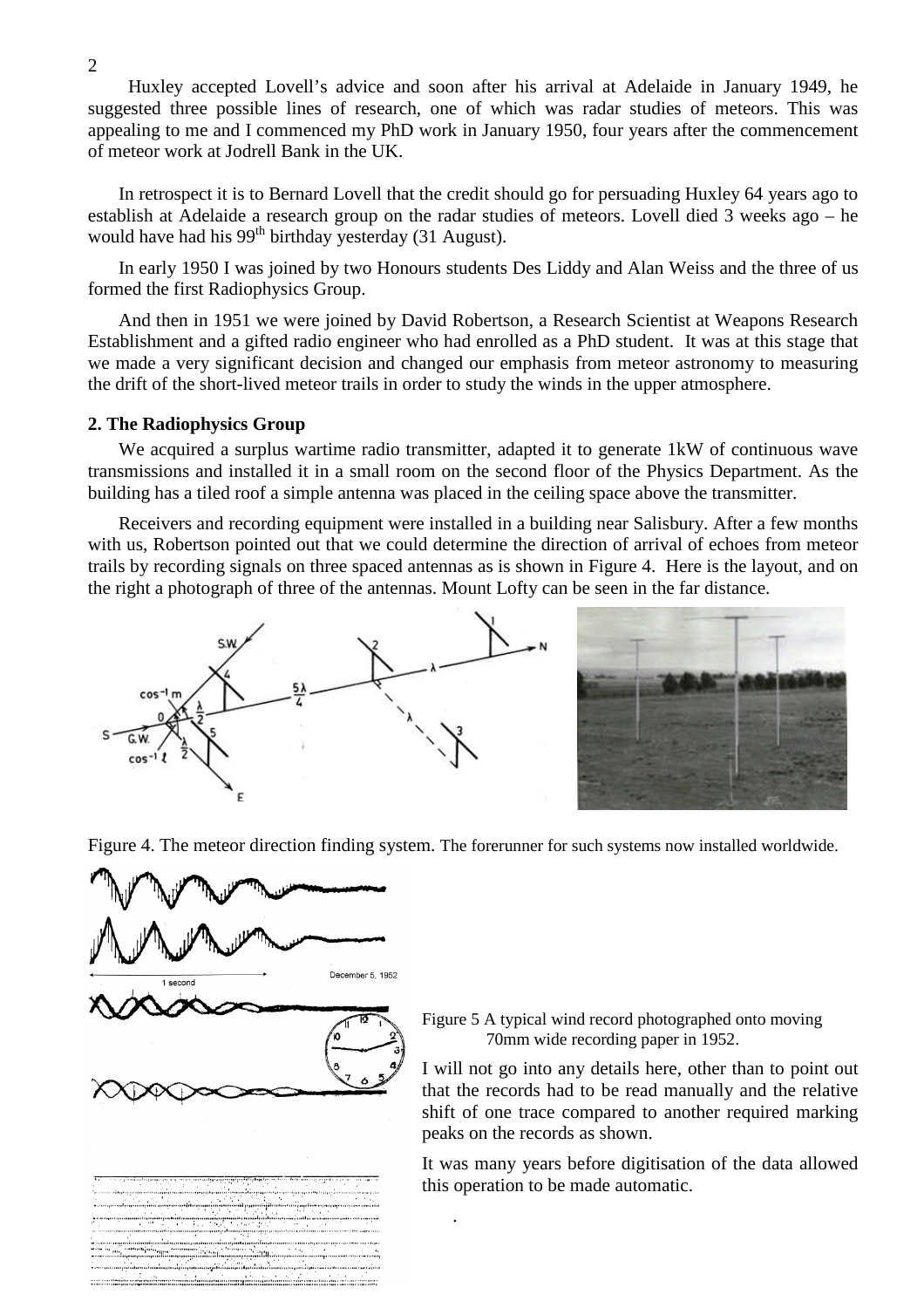#### **3. The Meteor Radiant System, and the work of A. A. Weiss**

Early in 1952 Lovell offered to assist us in setting up an independent radar system specifically designed to measure the properties of meteor showers, and Huxley suggested that Weiss go to Manchester and bring back some equipment for this purpose. Toward the end of 1952 Weiss returned with two receivers and recording equipment. He then built a transmitter and the antenna system based on designs from Manchester, and observations commenced in mid-1953.

Six years later Weiss moved to Sydney to join the CSIR Solar Radio Group. By the time he left Adelaide, Weiss had discovered 7 new meteor streams and produced a steady stream of publications. Weiss's lone astronomical work at Adelaide stands as a beacon in radar meteor astronomy in Australia.

#### **5. Meteors and Upper Atmosphere Winds - Adelaide and Mawson**

Observations of atmospheric winds from radio measurements of the motion of meteor trails commenced in June 1952 and continued for about five years. Robertson and I completed our PhD work in the late 1950s..

In early 1954 the Antarctic Division of the Department of External Affairs was seeking proposals for upper atmosphere studies in Antarctica, and I suggested that we build a meteor-wind radar for installation at Mawson.. The Antarctic Division agreed to fund the project.

One of our B.Sc. graduates, Carl Nilsson, took the equipment to Mawson in December 1956 and operated it there for a year. Due to problems with interference between the meteor radar and the communication equipment at the base, the Mawson observations were somewhat limited.

#### **6. Measurement of meteoroid speeds using the continuous wave radar.**

At the beginning of 1955 I decided that we should commence measuring meteoroid speeds, that is the speed of the incoming particle, using a radio method pioneered by a group at Ottawa in Canada in 1951.

I suggested the project to John Mainstone, a Honours Physics graduate, and we agreed that he would develop a magnetic tape system to record and replay the early and vital part of the radar meteor signals with a delay of about 2 seconds. John is here today and I wish to pay tribute to his contribution to this special area of meteor astronomy

The first distribution of the speeds of meteoroids observed by Mainstone in 1959 is shown in Figure 6.



Figure 6 . Distribution of meteoroid speeds observed at Adelaide in 1959.

Not only were these the first such observations in the Southern hemisphere, they were also superior in accuracy to any such observations in the Northern hemisphere. Adelaide was now pre-eminent in the precise measurement of meteoroid speeds using radar, a position that has continued to the present day.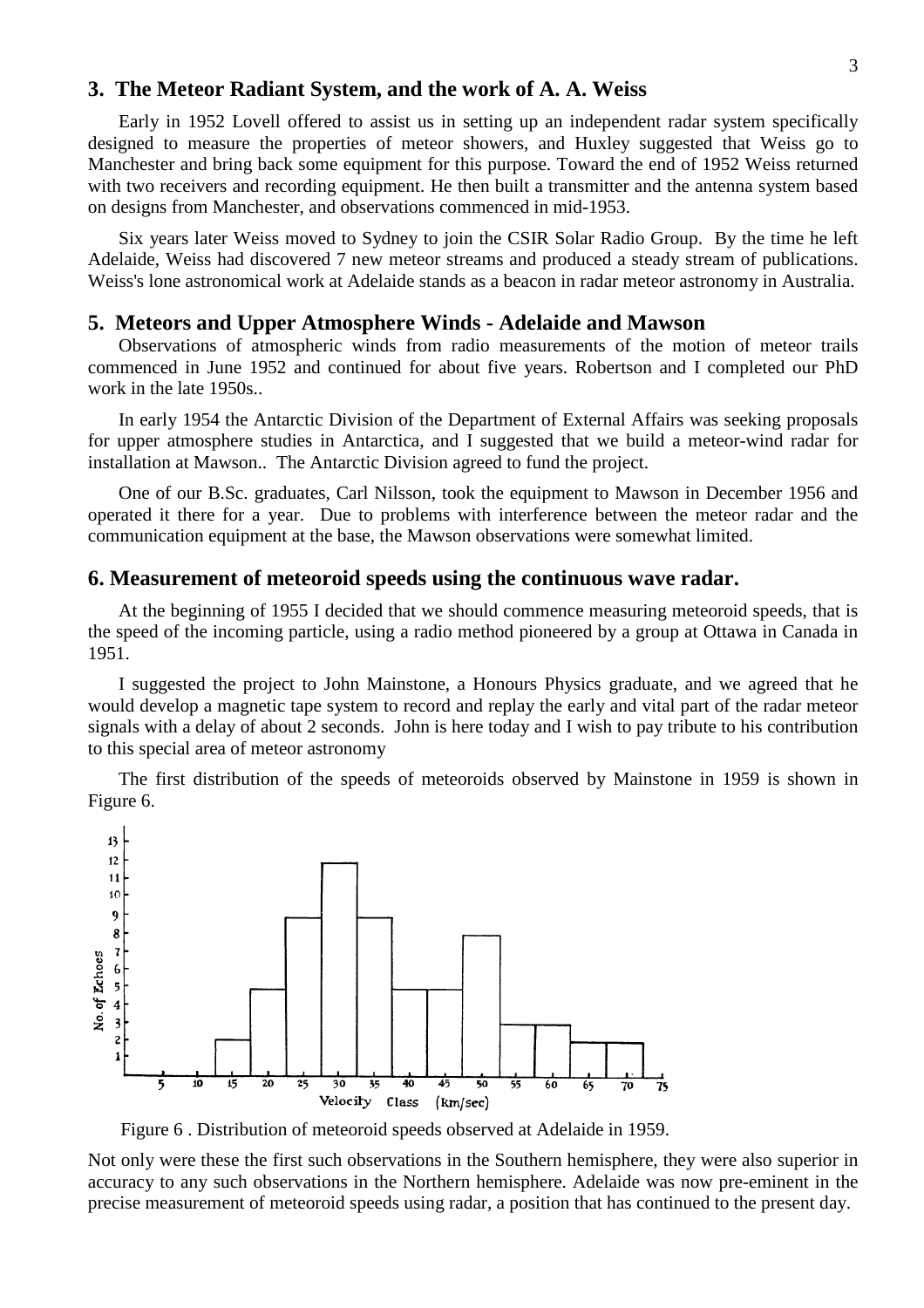# **6. Meteor orbits and atmospheric turbulence at meteor heights**

4

In January 1957 I decided that we should set up a multi-station receiving system to measure meteor orbits. In September 1958 the system was installed at a new site at St. Kilda, about 22 km north of Adelaide. The St Kilda field station continued to be used for about 20 years..

The multi-station system, shown in Figure 7, had two supplementary receiving sites about 5 km East and North of the main field station at St Kilda and the data was sent to the main station via FM links.



Figure 7. The multi station system used to determine meteor orbits and study atmospheric turbulence in 1961.

In order to record the commencement of the first part of the meteor echoes which contain the orbit information, we used the technique developed by Mainstone. All the data were recorded on magnetic tape and then read off with a delay of about 2 seconds. In the light of present day digital techniques and ease of storing data, it is difficult to appreciate the effort required to build, operate and maintain this electro-mechanical analogue delay system.

Nilsson measured over 2000 orbits, the first such observations in the Southern Hemisphere . He found that many could be grouped to form meteor streams close to the plane of the ecliptic as shown in Figure 8.

Figure 8. Meteor streams determined from orbit data by Nilsson in 1961. All streams lie close to the plane of the ecliptic.

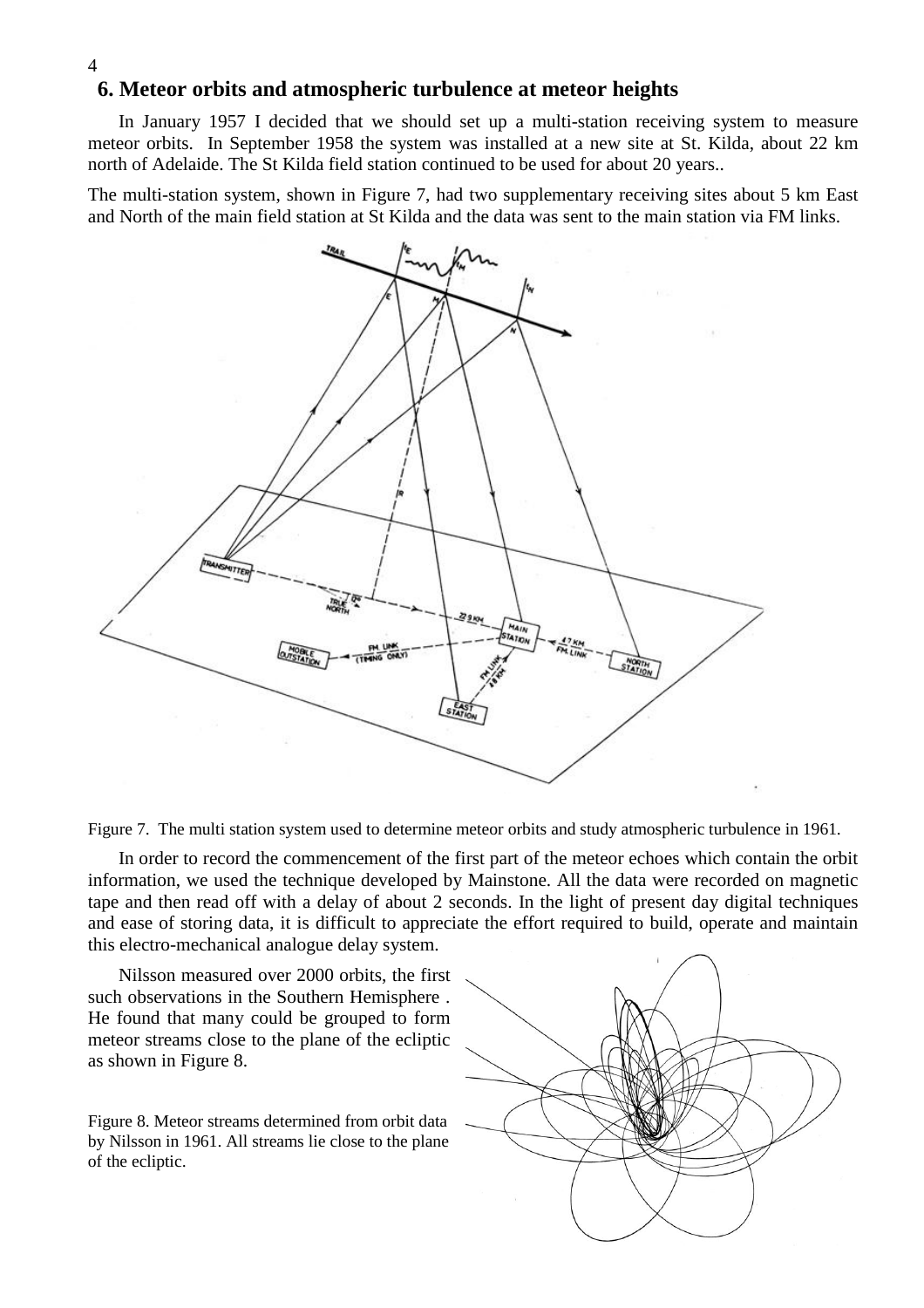Figure 7 also shows that there are three points on the trail  $(E, M, N)$  where we can measure wind components. Roper used these observations to measure small scale atmospheric turbulence at meteor heights. His measurement of the annual variation of the turbulent dissipation rate at 93 km is shown in Figure 9.



Figure 9. The small scale atmospheric turbulence at 93 km is a maximum in Spring and Autumn and a minimum in Summer and Winter

#### **The 2-day wave**

The story of any long research program will, in retrospect, show moments of lost opportunity. In 1965 Elizabeth Doyle commenced a Ph.D. program on the observations of winds at 80 and 90 km. In January 1967 she observed a curious reversal in the winds from North to South, and vice versa on alternate days, as shown in Figure 10.. However, this behaviour was not clearly evident a few days later and it became lost in other work. Doyle had in fact been the first to detect what we now call the 2-day wave - 5 years before its regular presence in summer was recognised by others.



Figure 10. Evidence of the 2-day wave during 24-28 February, 1967.

The last observations with the wind system occurred in the January 1975 and then the whole system was moth-balled - it had operated for over 15 years.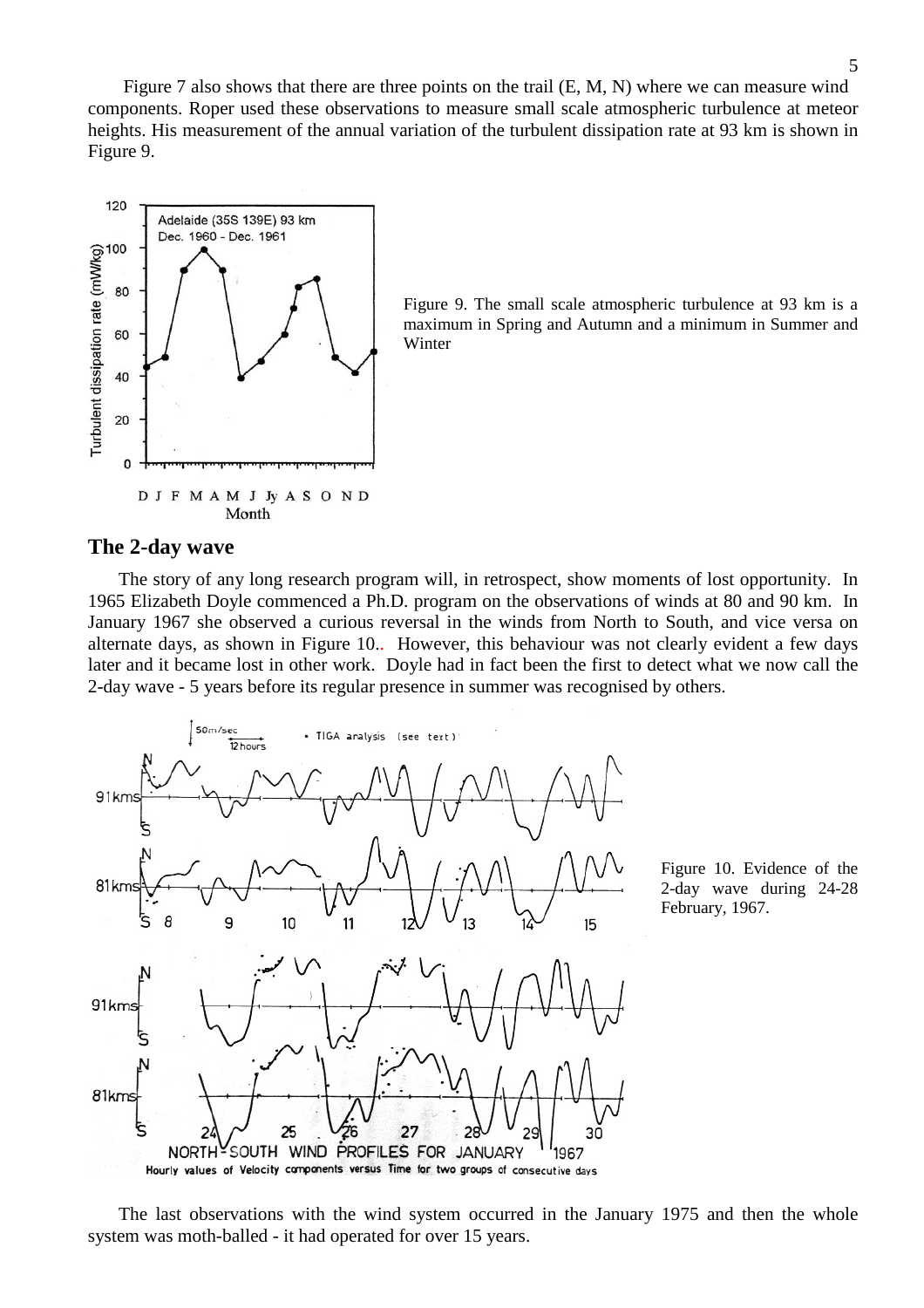#### **12. Meteoroid speed measurement with the narrow beam VHF radar**

In the early 1980s, a new upward pointing narrow beam radar was constructed at the Buckland Park field station for studies of the ionosphere and the atmosphere.

I realised that this new system could also operate as a meteor radar for measuring meteoroid speeds. A typical observation is shown in Figure 11.



Figure 11. Amplitude and phase of a meteor echo observed with the narrow beam 54 MHz radar.

Up until this time the speed of the meteoroid was determined from oscillatory features as shown in the upper plot. However the early part of the associated phase record in the lower plot can be interpreted as distance of the meteoroid along its path and when that is done the outcome is as shown in Figure 12.



Figure 12. Distance back along the trail from the  $t_0$  point (see figure 2)

The linear relation between the distance and the time gave the speed of the meteoroid as shown. This speed value was 5 times more accurate than previous measurements and the technique could be applied to about 8 times the number of meteoroids.

A comprehensive study of the main outcomes of this method of speed determination was carried out by Manuel Cervera, and once his work was published the phase method of measuring meteor speeds was adopted by most radar meteor groups world wide.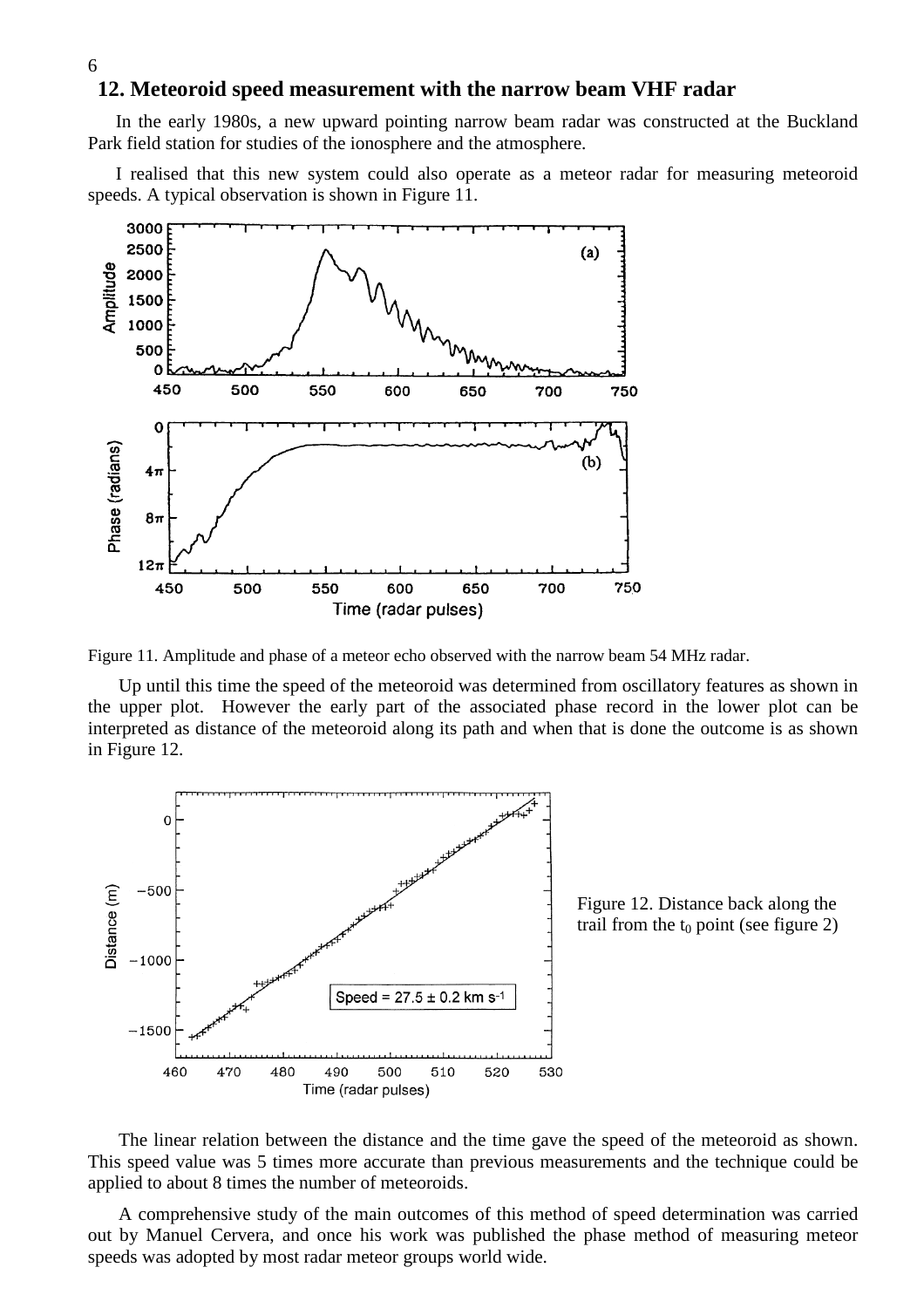#### **13. The low frequency meteor radar and the inspirational work of Dr Basil Briggs.**

I must now go back almost 20 years to 1962 when Dr Basil H. Briggs was appointed to the staff. I am sure Professor Reid will give a full account of Dr Briggs's contribution to the work of the Radiophysics Group. My interest here is to point out that within 12 months Briggs proposed that a completely new research program be set up to study the structure and dynamics of the lower ionosphere with a giant radio telescope 1 km in diameter operating on a radio frequency of 2 MHz.





From the beginning I realised that it would have potential as a low frequency meteor radar. Some preliminary work in the early 1970s showed that the majority of meteors were occurring above a height of 100 km. Meteors at these heights are inaccessible to  $\epsilon$ <sup>120</sup> most meteor radars that operate on frequencies above most meteor radars that operate on frequencies above 20 MHz.

The results of this new study were published in 1975. 20 MHz.<br>The results of this new study were published in 1975.  $\frac{10}{4}$ <br>However it was over a decade later before I was able to fund a post-doctoral position directed specifically at the problem of high altitude meteors. Dr Duncan Steel was appointed to the position and within a few months had measured the height distribution of meteors observed at 2 Mhz.

The results of Steels work are shown in Figure 14.



. Figure 14. Meteor height distributions measured with a 27 and a 2 MHz radar.

There are about four times as many meteors observed at 2 MHz compared to the number detected with conventional meteor radars. And this discovery was confirmed by some work I had been doing with the people at DSTO that related to the interpretation of observations with the Jindalee over-the-horizon surveillance radar near Alice Springs. Jindalee operates on several frequencies, the lowest being 5 MHz.

Figure 15 shows the rate of impact on the Earth's surface of meteoroids of a wide range of masses, using data from satellites, the Jindalee radar, and optical systems. Only radar observations at low radio frequencies are consistent with satellite impacts and optical studies.

The question of the type of particles that produce meteor trails above a height of 110 km is still open.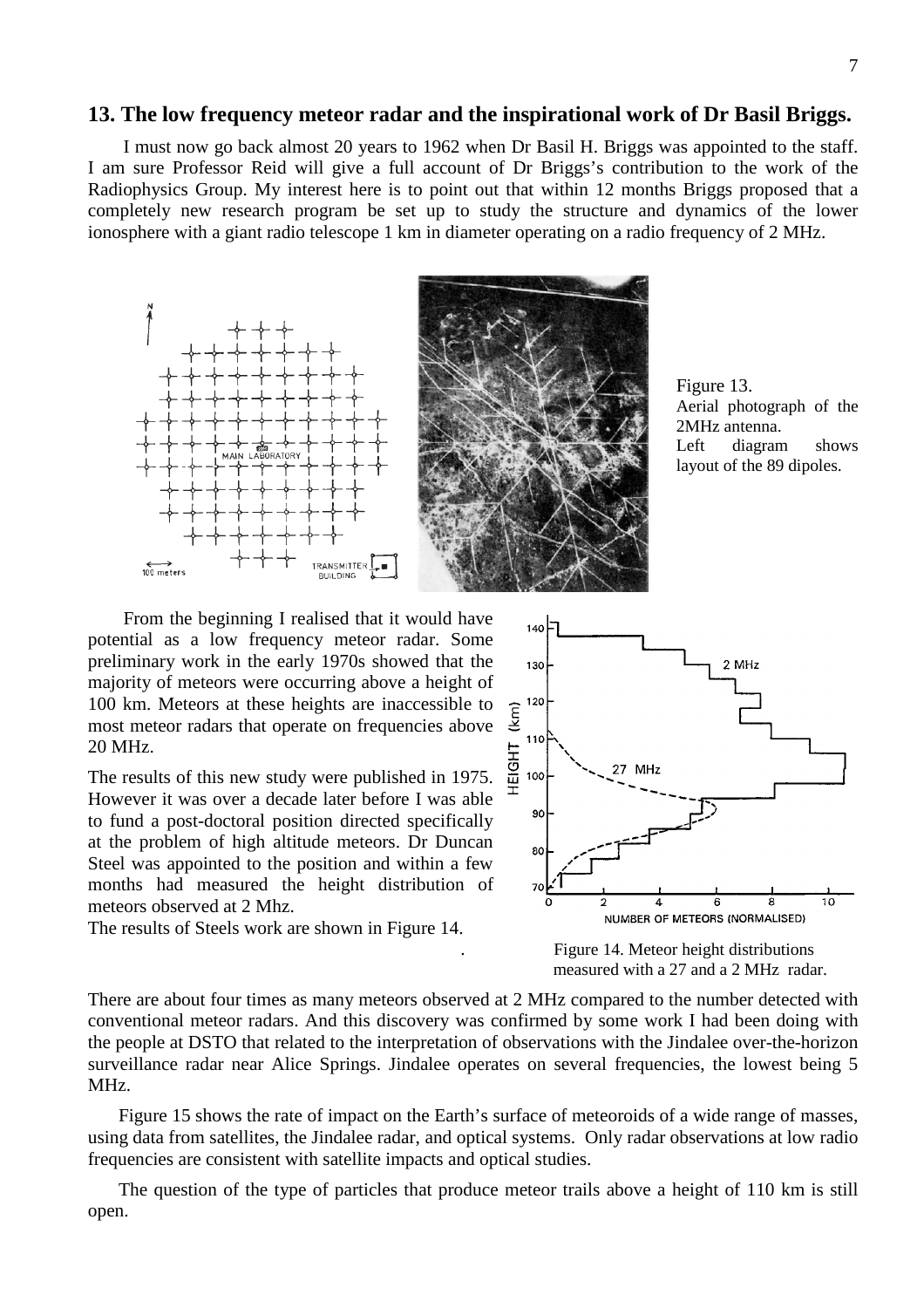



.

# **Down the beam meteor radars.**

I now turn to another method of studying meteors that we pioneered at Adelaide in the mid-1990s. It is best illustrated by Figure 16.





Figure 16. The ionisation from a particle moving down the beam detected in successive range bins.

A meteoroid that moves down the beam of a narrow beam radar will be detected in successive range bins as shown at the right. In this case the radio scatter comes from a small region of ionization about the ablating meteoroid. In 1996, Dr Andrew Taylor, a post-doctoral fellow, observed and recorded the pattern on the right. With additional information about the phase of the signals he showed that he could measure the speed of the meteoroid along its path to a few tenths of a km/s. Taylor showed that invariably the speed of the meteoroid decreased toward the lower end of the meteoroids motion as is shown in Figure 17.

This slowing of the meteoroid is the result of collisions with air molecules.